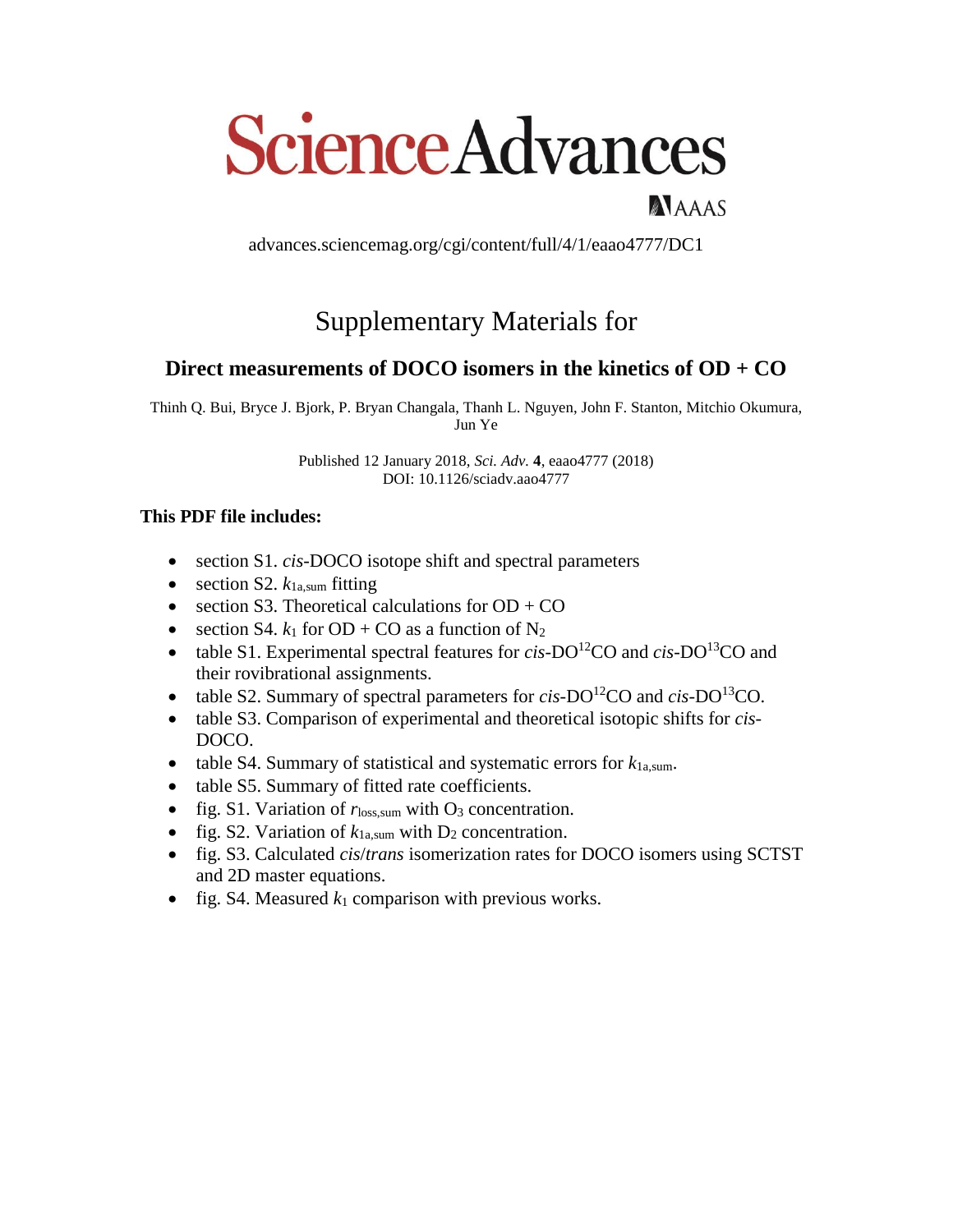#### **Supplementary Materials**

#### **section S1.** *cis***-DOCO isotope shift and spectral parameters**

The experimental *cis-DO*<sup>12</sup>CO and *cis-DO*<sup>13</sup>CO spectra are presented in Fig. 2A. Compiled in table S1 are the observed transitions and their approximate transition frequencies in wavenumber (cm<sup>-1</sup>). Due to Doppler (~300 MHz) and instrumental (~900 MHz) broadening, we are not able to resolve the individual rotational features of each Q-branch.

#### **table S1. Experimental spectral features for** *cis***-DO<sup>12</sup>CO and** *cis***-DO<sup>13</sup>CO and their**

**rovibrational assignments.** The quantity in parenthesis provides an estimate of the uncertainty in the line position (in  $cm^{-1}$ ) due to the FWHM linewidth of the unresolved Q-branch feature.

| $K_a$ '        | $K_a$ "        | <sup>12</sup> C Position (cm <sup>-1</sup> ) | <sup>13</sup> C Position $(cm^{-1})$ |
|----------------|----------------|----------------------------------------------|--------------------------------------|
| $\overline{7}$ | 8              | 2489.220(0.147)*                             | 2491.106(0.147)*                     |
| 6              | $\overline{7}$ | 2496.040(0.08)                               | 2497.718(0.08)                       |
| 5              | 6              | 2502.931(0.05)                               | 2504.295(0.05)                       |
| $\overline{4}$ | 5              | 2509.764(0.05)                               |                                      |
| 3              | $\overline{4}$ | 2516.524(0.05)                               | 2517.282(0.05)                       |
| $\overline{2}$ | 3              |                                              |                                      |
|                | $\overline{2}$ |                                              |                                      |
| $\overline{2}$ | $\mathbf{1}$   | 2548.102(N/A)*                               | 2547.572(N/A)*                       |
| 3              | $\overline{2}$ |                                              |                                      |
| $\overline{4}$ | 3              | 2562.550(0.13)                               | 2561.517(0.13)                       |
| 5              | $\overline{4}$ | 2568.954(0.11)                               | 2567.638(0.11)                       |
| 6              | 5              | 2575.191(0.10)                               | 2573.687(0.10)                       |
| $\overline{7}$ | 6              | 2581.414(0.10)                               | 2579.658(0.10)                       |
| 8              | 7              |                                              |                                      |

\*not fitted

--transitions are too blended and/or SNR<2:1

By fitting the observed transitions to a Watson A-reduced asymmetric top Hamiltonian using PGOPHER, we obtain the vibrational band origin and A rotational constant (table S2).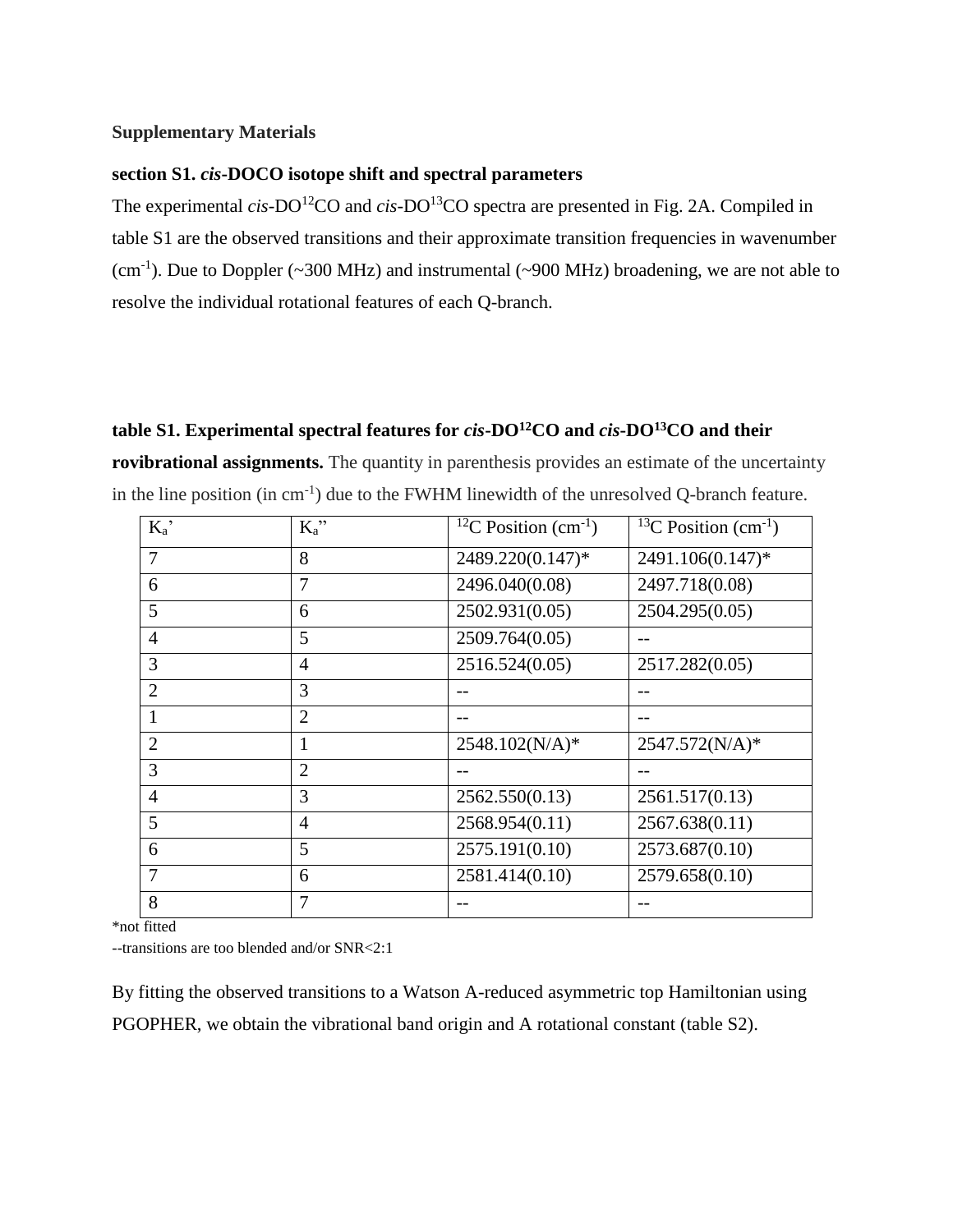### **table S2. Summary of spectral parameters for** *cis***-DO<sup>12</sup>CO and** *cis***-DO<sup>13</sup>CO.** The average fit error is  $0.014$  cm<sup>-1</sup>.

|                    | ${}^{12}C(v=0)$        | ${}^{12}C(v=1)$ | ${}^{13}C(v=0)$     | ${}^{13}C(v=1)$          |
|--------------------|------------------------|-----------------|---------------------|--------------------------|
| Origin $(cm^{-1})$ |                        | 2539.909(3)     |                     | 2539.725(4)              |
| A(MHz)             | 110105.52 <sup>a</sup> | 109313(4)       | 106124(5)           | 105423(5)                |
| B(MHz)             | $11423.441^a$          | $11422.882^b$   | $11420.075^{\circ}$ | 11419.559 <sup>d</sup>   |
| C(MHz)             | $10331.423^a$          | $10324.228^b$   | $10291.999^c$       | $10284.951$ <sup>d</sup> |

<sup>a</sup>McCarthy *et al.* 2016

 $b12C(v=0)$  value + VPT2 vibrational shifts

 $c12C(v=0)$  value + VPT2 isotopic shift

 $d^{12}C(v=0)$  value + VPT2 isotopic shift & vibrational shift

|  |  | table S3. Comparison of experimental and theoretical isotopic shifts for cis-DOCO. |  |
|--|--|------------------------------------------------------------------------------------|--|
|  |  |                                                                                    |  |

|                                           | Experiment | Theory                |
|-------------------------------------------|------------|-----------------------|
| Vibrational Shift (MHz)                   |            |                       |
| ${}^{12}C$                                | $-793(4)$  | $-877.296$            |
| ${}^{13}C$                                | $-701(7)$  | $-797.649$            |
| Isotopic Shift (MHz)                      |            |                       |
| $v=0$                                     | $-3982(5)$ | -3976.926             |
| $v=1$                                     | $-3890(6)$ | -3897.279             |
| isotopic shift in band origin $(cm^{-1})$ | $-0.184$   | $-0.207$ <sup>e</sup> |
|                                           |            | $-0.16$ <sup>f</sup>  |

<sup>e</sup>VPT2

<sup>f</sup>variational calculation

#### **section S2.** *k***1a,sum fitting**

At early times  $(t < 200 \,\mu s)$ , the *cis*- and *trans-DOCO* time dependence are described by the firstorder differential equations

$$
\frac{d[cis]}{dt} = k_{\text{l}\text{a,cis}} \left[ \text{CO} \right] \left[ \text{OD} \right]_t - (k_{\text{loss,cis}} [X] + k_{\text{iso,ct}}) [cis]_t + k_{\text{iso,tc}} [trans]_t
$$
\n
$$
\frac{d[trans]}{dt} = k_{\text{l}\text{a,trans}} \left[ \text{CO} \right] \left[ \text{OD} \right]_t - (k_{\text{loss,trans}} [X] + k_{\text{iso,tc}}) [trans]_t + k_{\text{iso,ct}} [cis]_t
$$
\n(S1)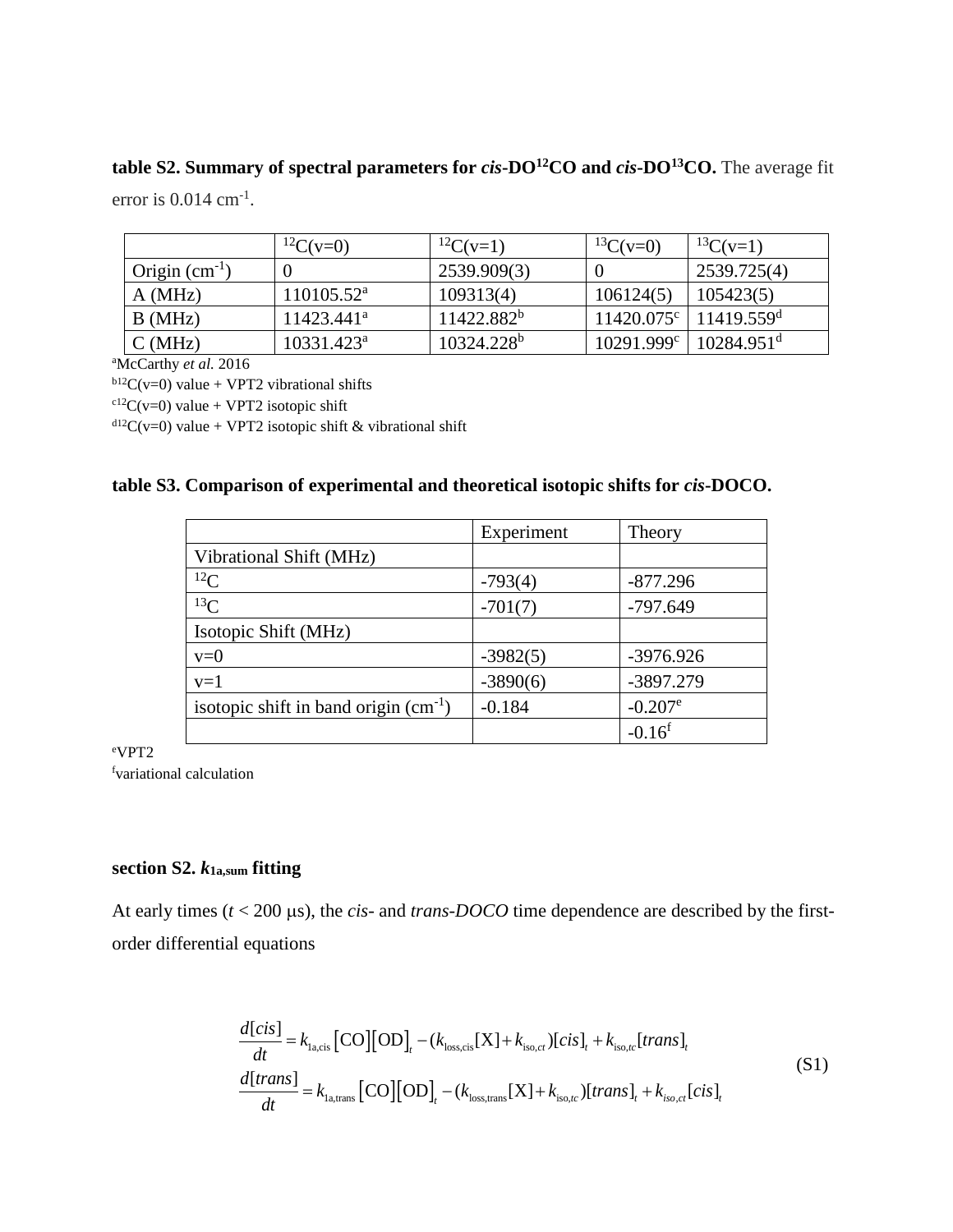where  $k_{\text{iso,ct}}$  and  $k_{\text{iso,tc}}$  are the  $cis \rightarrow trans$  and  $trans \rightarrow cis$  isomerization rate coefficients, respectively. The subscript *t* denotes time dependence.  $[OD]_t$ ,  $[cis]_t$ , and  $[trans]_t$  are the timedependent concentrations of OD, *cis*-DOCO, and *trans*-DOCO, respectively, in the ground vibrational state.  $k_{loss,cis}$  and  $k_{loss,trans}$  are bimolecular loss rate coefficients for *cis*- and *trans*-DOCO, respectively, with one or more species X. By making the approximation that  $k_{loss,cis}$  =  $k_{loss, trans} = k_{loss, sum}$ , the rate equation for the sum of DOCO isomers is given by

$$
\frac{d[\text{DOCO}_{\text{sum}}]}{dt} = k_{\text{lasum}}[\text{CO}][\text{OD}]_t - k_{\text{loss,sum}}[\text{DOCO}_{\text{sum}}]_t[X] \tag{S2}
$$

Here,  $[DOCO<sub>sum</sub>] \equiv [trans] + [cis]$  and  $k_{1a, sum} \equiv k_{1a, cis} + k_{1a, trans}$ . The isomerization terms from Eq. S1 cancel out when only the total concentration of DOCO is considered. The Laplace transform of Eq. S2 gives the solution in Eq. S3, which is the convolution of DOCO loss term with  $[OD]_t$ 

$$
[DOCOsum]_{t} = k1a, sum[CO]t0 e-(kloss, sum[X])(t-u)[OD](u) du
$$
 (S3)

Here, *u* is a dummy variable. To fit the data, we use the empirical functional form of  $[OD]_t$ comprised of sum of exponential rise and fall components

$$
[OD]_t = a_1 e^{-b_1 t} + a_2 e^{-b_2 t} - (a_1 + a_2) e^{-b_3 t}
$$
 (S4)

Here,  $b_1$  and  $b_2$  are bi-exponential decay terms while  $b_3$  is a rise term. This procedure is equivalent to a spline interpolation in which  $a_1$ ,  $a_2$ ,  $b_1$ ,  $b_2$ , and  $b_3$  are fitted independently. Using Eq. S4, Eq. S3 is given by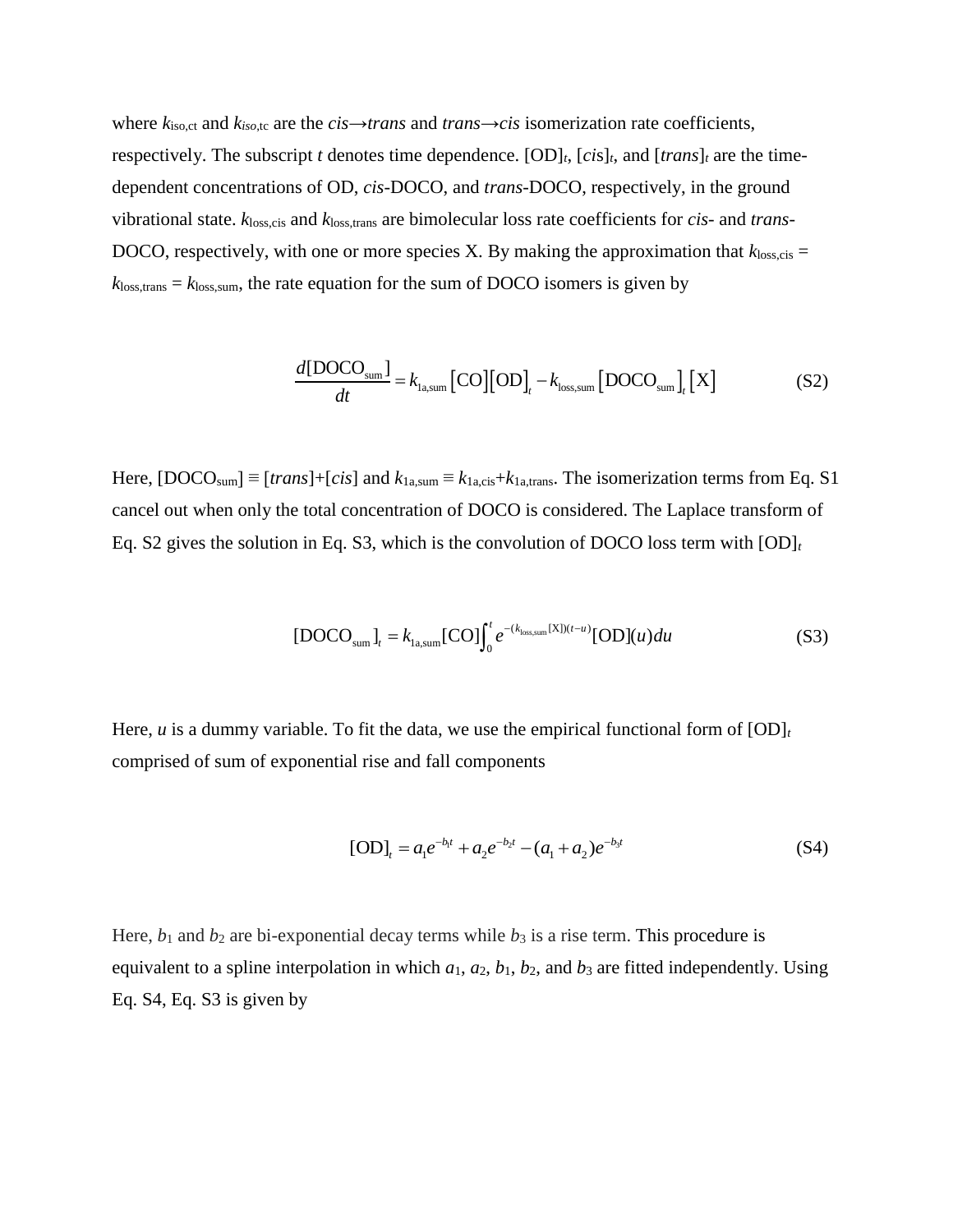$$
[DOCOsum]t = k1a, sum[CO]
$$

$$
\left(a_1 \frac{e^{-b_1 t} - e^{-r_{loss, sum}t}}{b_1 - r_{loss, sum}} + a_2 \frac{e^{-b_2 t} - e^{-r_{loss, sum}t}}{b_2 - r_{loss, sum}} - (a_1 + a_2) \frac{e^{-b_3 t} - e^{-r_{loss, sum}t}}{b_3 - r_{loss, sum}}\right)
$$
(S5)

We fit Eqs. S4 and S5 to the measured  $[OD]_t$  and  $[DOCO]_t$  to obtain the DOCO<sub>sum</sub> formation and loss rate coefficients,  $k_{1a, sum}$  and  $r_{loss, sum}$ , respectively. From our fitted values of the bimolecular rate coefficients *k*1a,sum, we determined the termolecular rate coefficients from a multidimensional linear regression to the expression

$$
k_{1_{a,\text{sum}}} = k_{1_{a,\text{sum}}}^{(CO)} [CO] + k_{1_{a,\text{sum}}}^{(N_2)} [N_2] + k_{1_{a,\text{sum}}}^{(D_2)} [D_2] + k_{1_{a,\text{sum}}}^{(0)}
$$
(S6)

The rate equation for the OD time dependence is

$$
\frac{d[OD]}{dt} = k_{D2} [D_2] [O(^1D)]_t + k_{O3} [O_3] [D]_t - (k_{I_{a,cis}} + k_{I_{a,trans}} + k_{Ib}) [CO] [OD]_t
$$
 (S7)

Here, the  $k_{D2}$  (1.2×10<sup>-10</sup> cm<sup>3</sup> molecules<sup>-1</sup> s<sup>-1</sup>) and  $k_{O3}$  (2.9×10<sup>-11</sup> cm<sup>3</sup> molecules<sup>-1</sup> s<sup>-1</sup>) bimolecular rate coefficients to form OD are assumed to be equivalent to their hydrogen analogues obtained from the JPL Chemical Kinetics and Photochemical Data evaluation.

The rate equation for the  $CO<sub>2</sub>$  time dependence is

$$
\frac{d[CO_2]}{dt} = k_{1b} [CO][OD]_t - k_{pump} [CO_2]_t
$$
 (S8)

The only loss channel for  $CO_2$  is the gas pump out time ( $k_{\text{pump}}$ ) of the cavity, which is approximately 20 ms.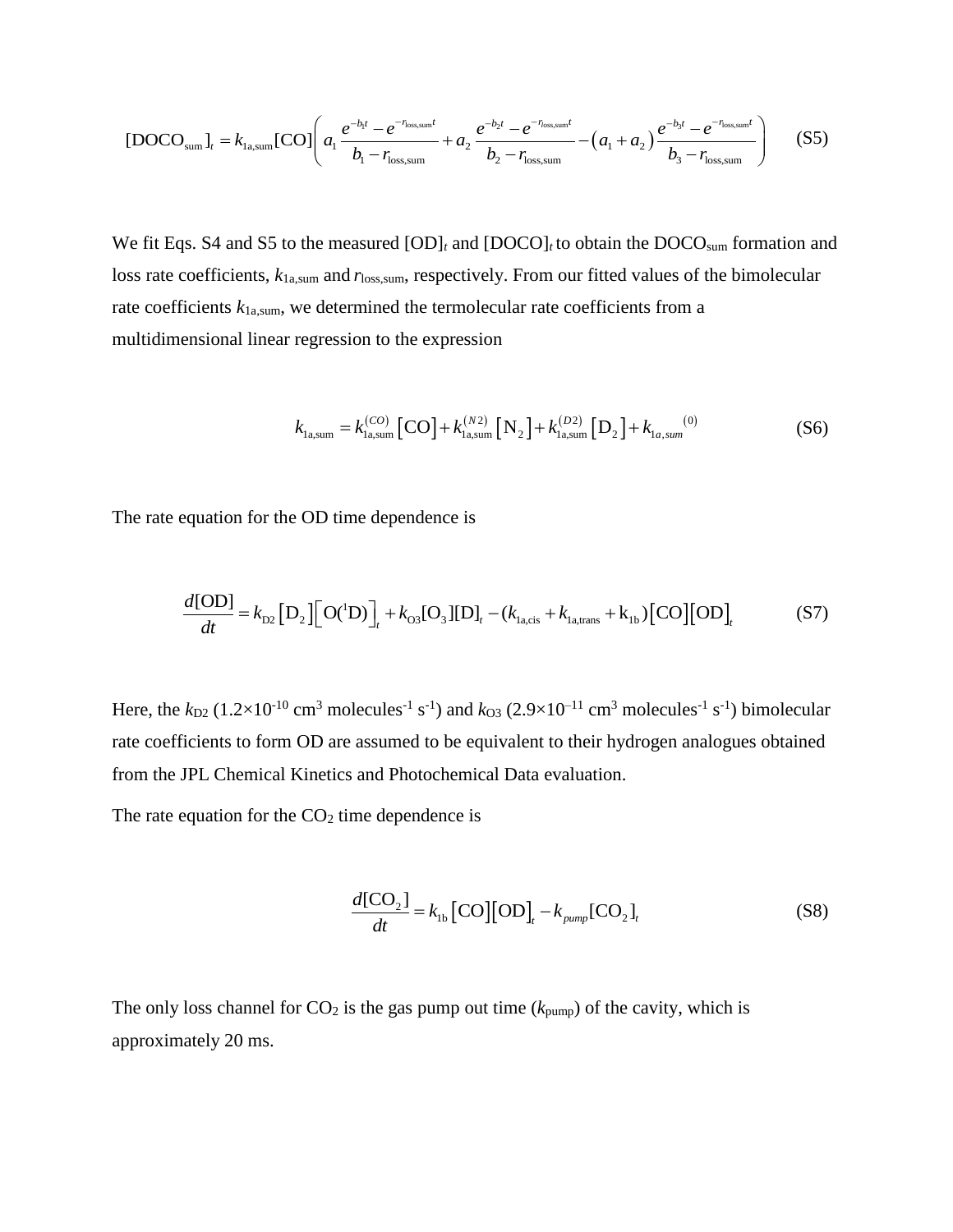$$
O(^{1}D)+D_{2} \rightarrow OD+D \tag{S9}
$$

$$
D + O_3 \rightarrow OD + O_2 \tag{S10}
$$

$$
OD + CO \rightarrow D + CO_2 \tag{S11}
$$

$$
OD+CO+N_2 \rightarrow (cis)trans-DOCO+N_2
$$
 (S12)

$$
OD+CO+CO \rightarrow (cis) trans-DOCO+CO
$$
 (S13)

$$
OD+CO+D_2 \rightarrow (cis)trans-DOCO+D_2
$$
 (S14)

$$
trans\text{-}DOCO + M \rightarrow cis\text{-}DOCO + M
$$
 (S15)

$$
cis\text{-}DOCO + M \rightarrow trans\text{-}DOCO + M
$$
 (S16)

$$
(cis) trans\text{-}DOCO + X \to products \tag{S17}
$$

Notes:

1) OD are formed in steady-state, especially at longer times. Since we can directly observe OD, we do not need to account for its loss/removal in this scheme.

2) We measure the kinetics of DOCO formation at early times, to minimize biases introduced by secondary reactions, especially radical-radical reactions involving DOCO.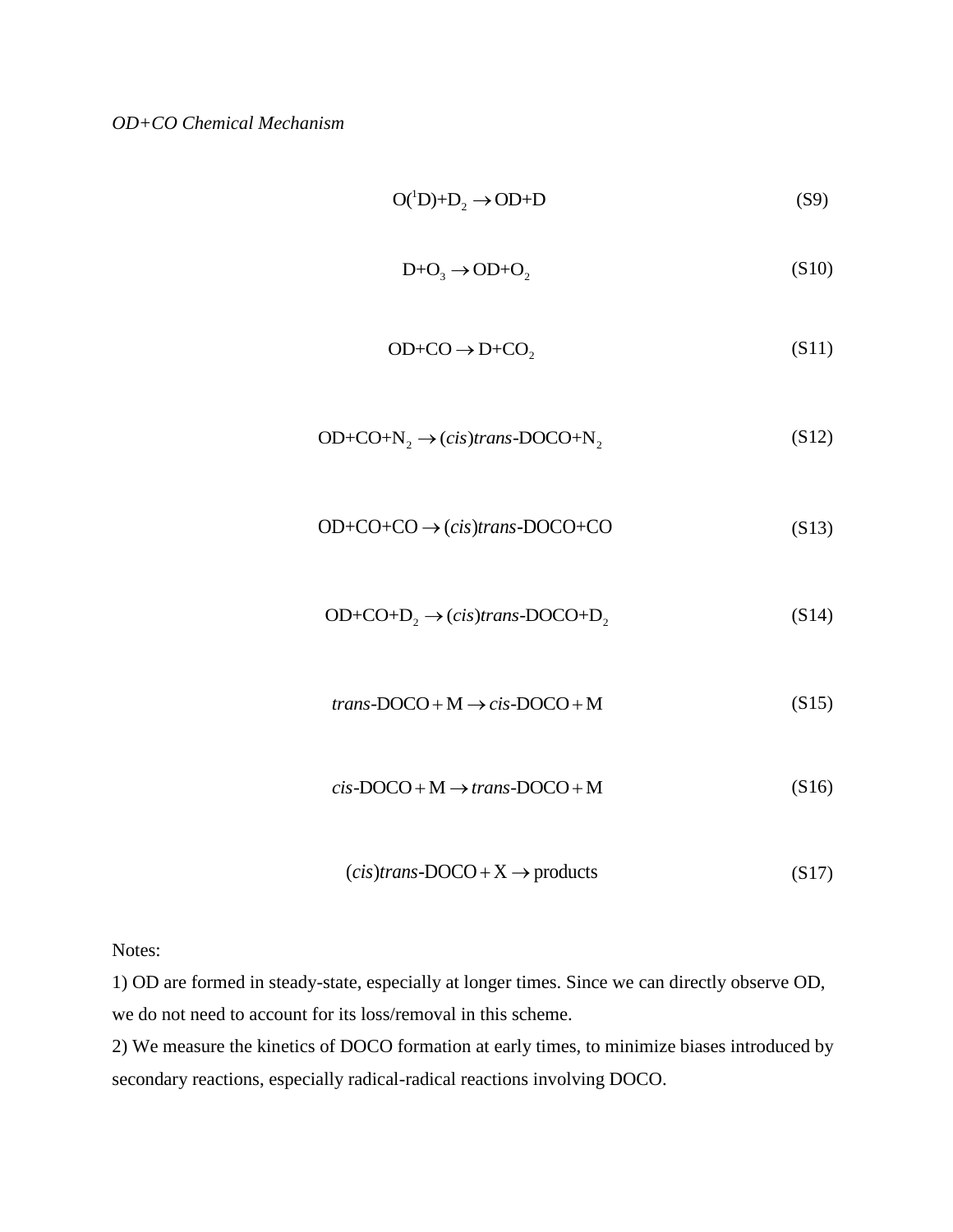*Effect of O<sub>3</sub>*: In order to determine the DOCO+O<sub>3</sub> reaction rate, we performe a global fit of  $k_{1a, sum}$ and  $r_{\text{loss,sum}}$  across all of the CO,  $N_2$ ,  $D_2$ , and  $O_3$  data sets. From this procedure, we obtain an average O<sub>3</sub> loss rate coefficient  $k_{loss, sum} = (2.5 \pm 0.6) \times 10^{-11}$  cm<sup>3</sup> molecules<sup>-1</sup> s<sup>-1</sup> (fig. S1). The total loss rate, *r*<sub>loss,sum</sub>, was fixed to this value for the final determination of  $k_{1a, sum}$ . Losses may be isomer specific but are not resolvable with measurement of the total loss. In addition, thermalized *cis*-DOCO loss to  $D+CO<sub>2</sub>$  (via tunneling) is expected to be much slower than reaction with O<sub>3</sub>.



**fig. S1. Variation of** *r***loss,sum with O<sup>3</sup> concentration.**

*Effect of D*<sub>2</sub>*:* To determine the impact of D<sub>2</sub> gas on  $k_{1a, sum}$ , we vary D<sub>2</sub> under constant [N<sub>2</sub>]=9.8×10<sup>17</sup>, [CO]=5.6×10<sup>17</sup>, and [O<sub>3</sub>]=2×10<sup>15</sup> molecules cm<sup>-3</sup>. The results are shown in fig. S2. No statistically significant variation with  $D_2$  is observed. Nonetheless, the variation of  $k_{1a, sum}$ with  $D_2$  was included in the multidimensional linear regression, with a fitted rate coefficient of  $k_{1a, sum}^{(D2)} = 9.6_{-24}^{23} \times 10^{-33}$  (cm<sup>6</sup> molecules<sup>-2</sup> s<sup>-1</sup>).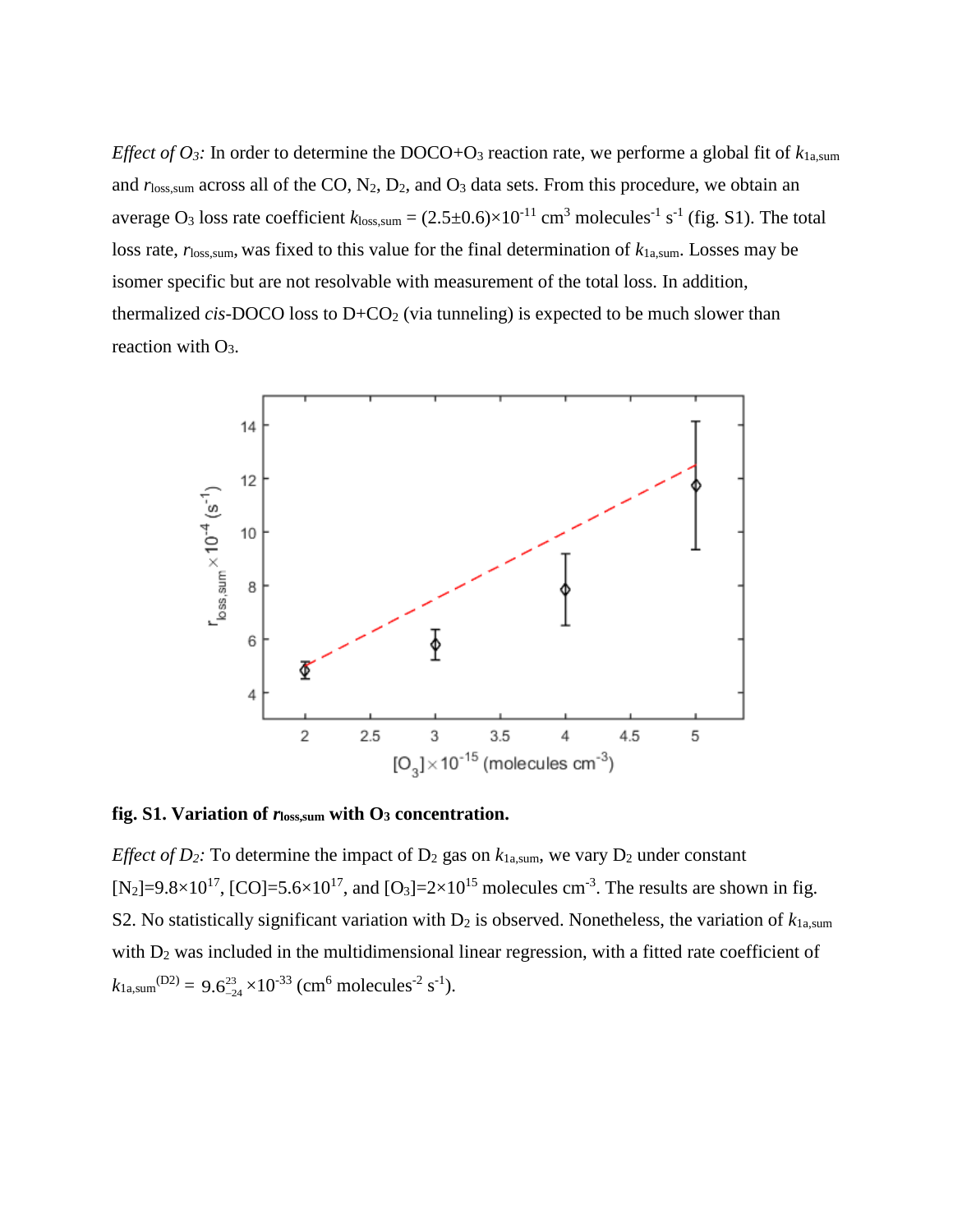

**fig. S2. Variation of** *k***1a,sum with D<sup>2</sup> concentration.**

**table S4. Summary of statistical and systematic errors for** *k***1a,sum.**

|       | <b>Error Source</b>             | $k_{1a, sum}$ (N2)                                                                         | $k_{1a, sum}$ (CO)                                         |
|-------|---------------------------------|--------------------------------------------------------------------------------------------|------------------------------------------------------------|
|       |                                 |                                                                                            |                                                            |
|       |                                 |                                                                                            | $8.5 \times 10^{-33}$                                      |
|       |                                 |                                                                                            |                                                            |
|       |                                 |                                                                                            | 47%                                                        |
|       |                                 |                                                                                            |                                                            |
|       |                                 |                                                                                            |                                                            |
|       |                                 |                                                                                            |                                                            |
|       |                                 |                                                                                            |                                                            |
| $\S2$ | <i>trans-DOCO Cross Section</i> | $10\%$ (stat)                                                                              |                                                            |
|       |                                 |                                                                                            |                                                            |
| $\S2$ | cis-DOCO Cross Section          | 20% (stat)                                                                                 |                                                            |
|       |                                 |                                                                                            |                                                            |
|       | Cross-contamination<br>of       | $-1\%$ (sys)                                                                               |                                                            |
|       |                                 |                                                                                            |                                                            |
|       |                                 |                                                                                            |                                                            |
|       | §1<br>§2                        | (statistical, fit residual)<br>Flow & Pressure<br><b>OD Cross Section</b><br>OD and $D_2O$ | $1.3 \times 10^{-32}$<br>15%<br>7% (stat)<br>$10\%$ (stat) |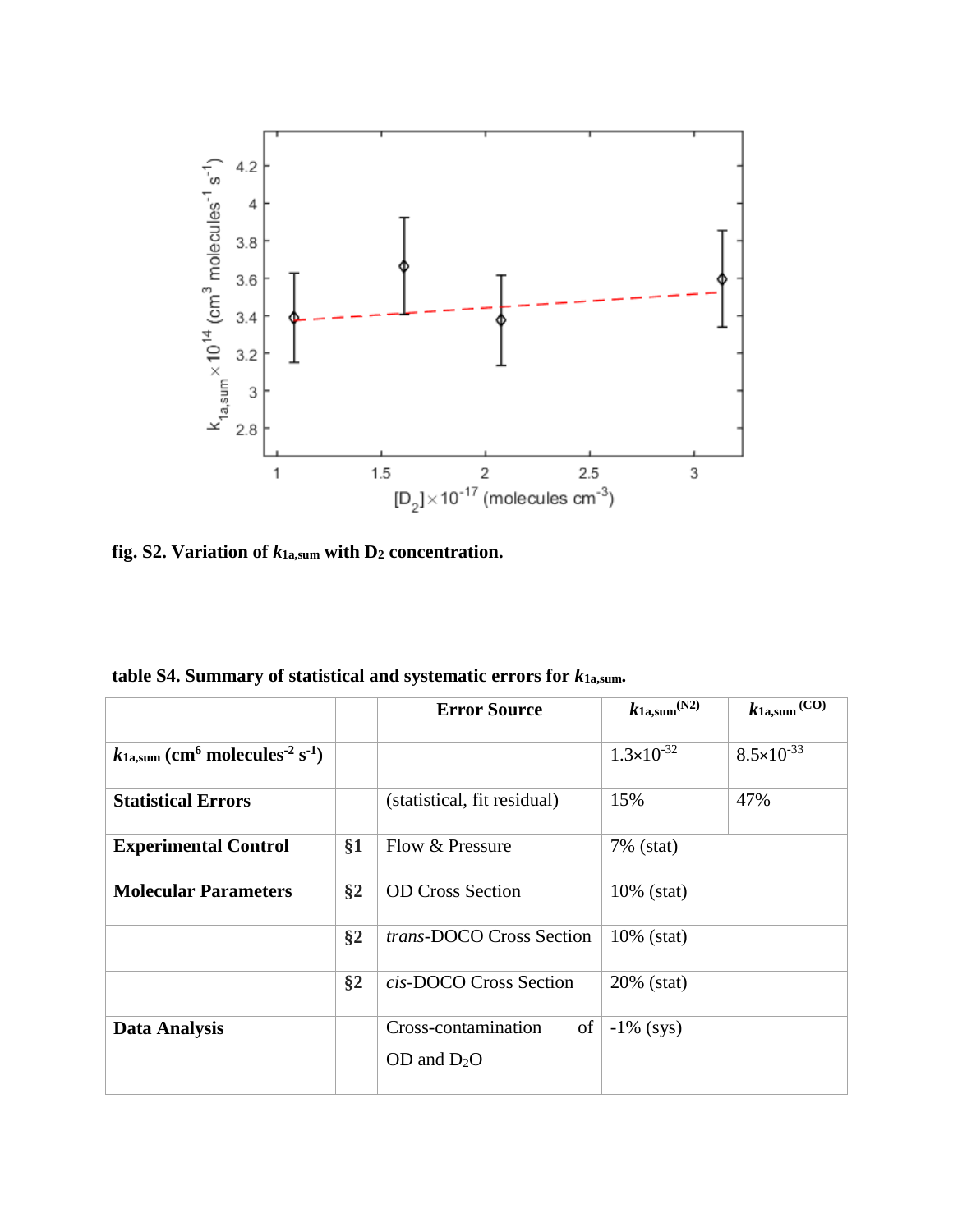| <b>Total Systematic Error</b>  | $(-11\%, +0\%)$                      |
|--------------------------------|--------------------------------------|
| <b>Total Statistical Error</b> | 30%, 53%                             |
| <b>Total Error Budget</b>      | $(-41\%, +30\%)$<br>$(-64\%, +53\%)$ |

#### **table S5. Summary of fitted rate coefficients.**

| $k_{1a, sum}$ <sup>(CO)</sup> (cm <sup>6</sup> molecules <sup>-2</sup> s <sup>-1</sup> )     | $8.5^{4.5}_{-5.4}\times10^{-33}$ |
|----------------------------------------------------------------------------------------------|----------------------------------|
| $k_{1a, sum}$ <sup>(N2)</sup> (cm <sup>6</sup> molecules <sup>-2</sup> s <sup>-1</sup> )     | $1.3^{0.4}_{-0.5}\times10^{-32}$ |
| $k_{1a, sum}$ <sup>(D2)</sup> (cm <sup>6</sup> molecules <sup>-2</sup> s <sup>-1</sup> )     | $9.6^{23}_{-24} \times 10^{-33}$ |
| $k_{1b}$ <sup>g</sup> (cm <sup>3</sup> molecules <sup>-1</sup> s <sup>-1</sup> )             | $5.6(7)\times10^{-14}$           |
| $k$ loss,sum (cm <sup>3</sup> molecules <sup>-1</sup> s <sup>-1</sup> )                      | $2.5(6)\times10^{-11}$           |
| $k_{1a, trans}$ <sup>(CO)</sup> (cm <sup>6</sup> molecules <sup>-2</sup> s <sup>-1</sup> )   | $1.4(4)\times10^{-32}$           |
| $k_{1a,cis}$ <sup>(CO)</sup> (cm <sup>6</sup> molecules <sup>-2</sup> s <sup>-1</sup> )      | $6(2)\times10^{-33}$             |
| $k_{\text{iso,tc}}^{\text{(CO)}}$ (cm <sup>3</sup> molecules <sup>-1</sup> s <sup>-1</sup> ) | $1.3(2)\times10^{-13}$           |
| $k_{\text{iso,ct}}^{\text{(CO)}}$ (cm <sup>3</sup> molecules <sup>-1</sup> s <sup>-1</sup> ) | $7.5(2)\times10^{-13}$           |

<sup>g</sup>Bui *et al.* 2017

#### **section S3. Theoretical calculations for OD + CO**

*Theoretical rate coefficients for DOCO isomerization:* Using a theoretical technique that combines semi-classical transition state theory (SCTST) with the 2-dimensional masterequations (2DME), we calculate the pressure-dependent *cis*→*trans* and *trans*→*cis* isomerization rate coefficients, denoted as  $k_{iso,ct}$  and  $k_{iso,tc}$ , respectively. This method has previously provided accurate predictions of the pressure-dependent  $k_1(T, P)$  for the OH(OD)+CO reaction. The chemical kinetics analysis is performed using the potential energy surface (PES, Fig. 1) calculated using the HEAT protocol. The third-body collisional partner is air  $(N_2 = 80\%$ ,  $O<sub>2</sub>=20%$ ). The results are shown in fig. S3. The theoretical equilibrium constant for DOCO isomerization is defined as  $K_{\text{iso,th}} = k_{\text{iso,ct}}/k_{\text{iso,tc}} \approx 14.1$ .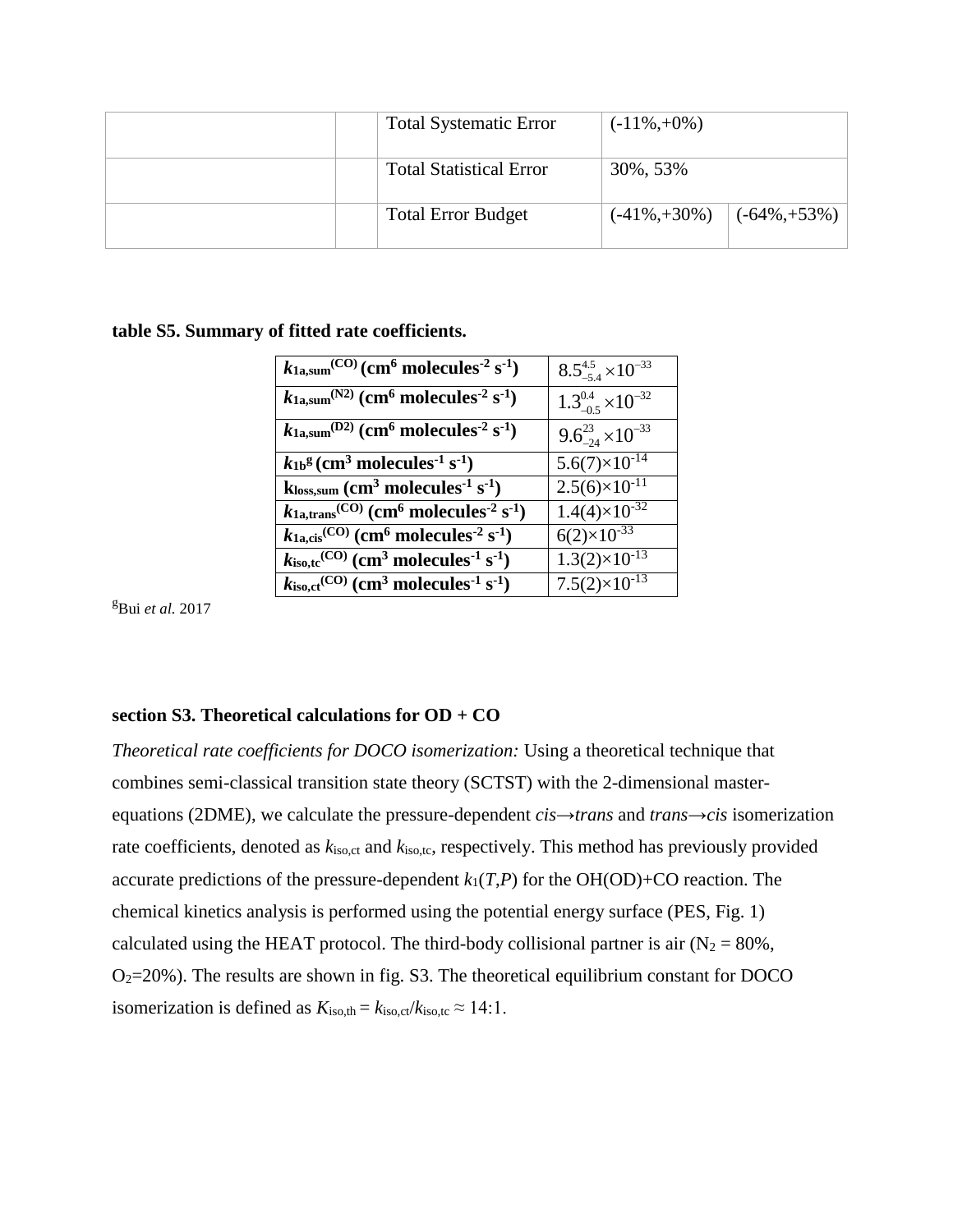

**fig. S3. Calculated** *cis***/***trans* **isomerization rates for DOCO isomers using SCTST and 2D master equations.** The calculated k(*T, P*) for isomerization (forward and backward) have slopes of less than unity and thus exhibit characteristic "falloff" behavior.

#### **section S4.**  $k_1$  for OD + CO as a function of  $N_2$

In the low-pressure regime,  $k_1 = k_{1a,\text{cis}} + k_{1a,\text{trans}} + k_{1b}$ , where  $k_{1b}$  is the bimolecular rate coefficient for the D+CO<sub>2</sub> channel. Using  $k_{1a, cis}$  and  $k_{1a, trans}$  measured in this work,  $k_1$  as a function of N<sub>2</sub> pressure is plotted in green ( $1\sigma$  uncertainty) in fig. S4. The results are in good agreement with  $k_1$ measurements for OD+CO from Golden *et al*. and Paraskevopoulos & Irwin.